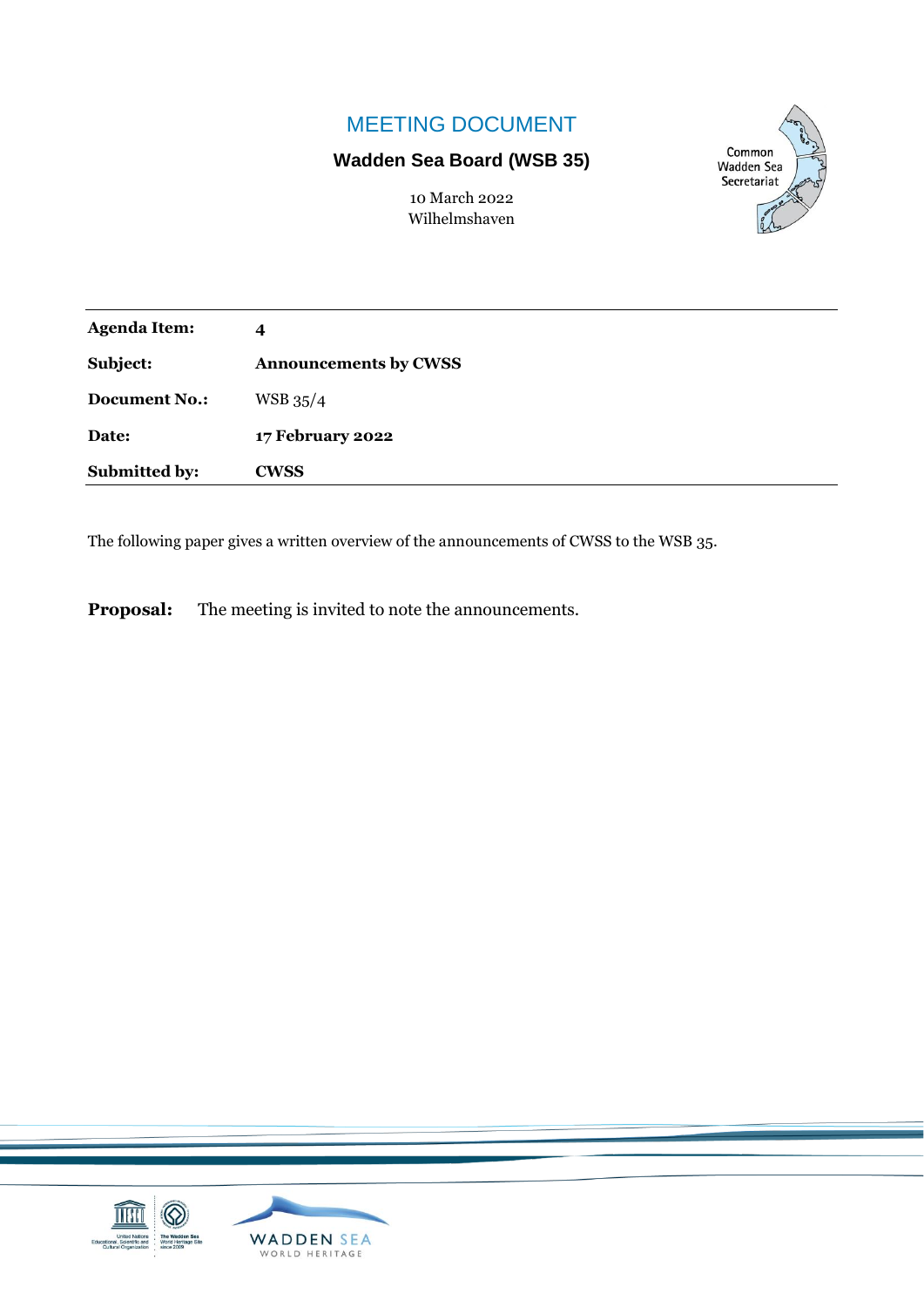# Announcements by CWSS to WSB 35

### **1 Environmental education and youth engagement**

The International Wadden Sea School (IWSS) supports a German two-year project of the UNESCO schools (2022-2023) involving students from transboundary/serial UNESCO World Heritage Sites. The project is funded by the German Environmental Foundation (DBU). The aim of the project is to work on sustainable significance of the World Heritages sites and their threat from climate change with students from various countries and involve them in an action-oriented, creative and product-oriented way over the course of a school year. The project is thus intended to make the potential of the World Heritage Site as a place of learning within the framework of Education for Sustainable Development (ESD) and for climate education visible and to put it into practice. Central products documenting the project results and formats of the schools are a digital exhibition and a publication "Practical impulses for World Heritage education and climate change". It is planned to involve the following sites and countries:

- 1. Muskauer Park/Park Mużakowski (Germany/Poland)
- 2. Erzgebirge/Krušnohoří Mining Region(Germany / Czechia)
- 3. Archaeological complex of Haithabu und Danewerke (Germany / Denmrk)
- 4. Ancient and Primeval Beech Forests of the Carpathians and Other Regions of Europe (3 of 12 countries: Germany, Belgium, Austria)/
- 5. The Wadden Sea (Denmark, Germany, The Netherlands)

By June 2022, schools and teachers will be approached and various activities (workshops, communication, involvement of locals) are planned for September 2022 – July 2023. In the Wadden Sea, a workshop will be carried out on the Hallig Langeneß.

The project results will be submitted by December 2023.

#### **PROPSAL: WSB to note**

### **2 Yellow Sea Cooperation**

CWSS has continued to collaboratw with partners from the Yellow Sea. Most recently, CWSS was involved in the 5th annual Yancheng Conference (China) which took place on 10-11 January 2022 as a hybrid meeting with the aim to establish a global coastal forum. In recent years, the establishment of an international forum to enhance cooperation on coastal wetlands has been recommended by Ramsar, CMS and CBD resolutions, which have emphasized the need and the urgency to work more intensively on coastal protection in face of biodiversity loss and climate change.

To implement these decisions and "International Advisor Group" was established in 2021 convened by the Chinese organisation EcoGlobal and supported by Birdlife, to discuss ways to establish a World Coastal Forum (WCF). The group included representatives from international treaty organisations (Ramsar, CMS), IUCN, NGOs (a.o. Birdlife, Wetlands International), scientists and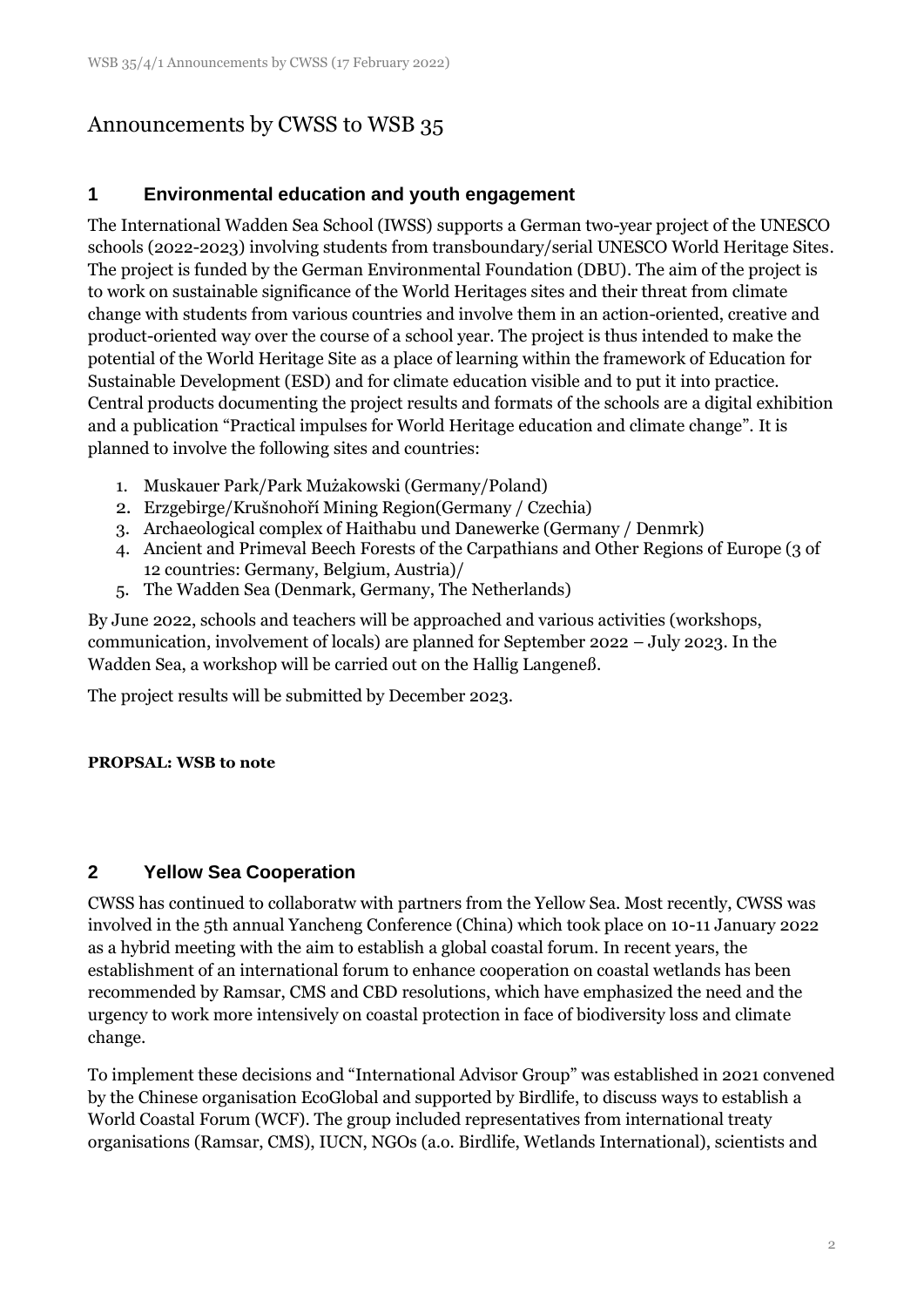other wetland conservation networks and organisations; CWSS was invited to participate to share the experience of over 40 years of trilateral cooperation.

The conference initiated the process to establish a World Coastal Forum with the aim to launch the WCF in conjunction with the Ramsar COP at the end of 2022.

However, many aspects of the WCF establishment have been insufficiently addressed and remain unclear, such as the positioning of WCF in relation to international treaties organisations, its governance and funding, and the nature of activities and tasks that WCF will undertake. There is also a general concern that establishment of a WCF is too heavily influenced by the Chinese government which may also have a negative impact on the work of international treaty organisations.

A so-called Establishment Group has been formed (made up of members of the 2021 advisory group) to prepare Terms of References for the WCF. A first meeting was scheduled on 17 February 2022. The treaty organisations (Ramsar, CBD, CMS) and IUCN have been consulted to ensure that the WCF is aligned with their work.

In this context, the CWSS could offer to share experiences from the Wadden Sea and provide advice and support to other organisations who also regard the WCF as an opportunity to engage additional stakeholders and improve coastal wetland protection. Due to limited resources, CWSS would confine its contribution to the WCF at a modest level, focusing on what has been done so far date (MoU, Yellow Sea, Flyway, World Heritage).

A decision on a possible TWSC participation in the WCF should deferred to wait for the position of the treaty organizations on the WCF.

#### **PROPSAL: WSB to note**

#### **3 Media review 2021**

#### **1 January – 31 December 2021**

#### **Press review**

- 9 press releases (2020: 4) by CWSS on ITB, the seals reports, WSD, harbour porpoises, Oris cooperation, WSSA, and ISWSS
- 98 mentions in printed, broadcasting and online media (72 in 2020 | -27 %)
	- o 21 NL, 2 DK, 44 DE, 31 other (2020: 13 NL, 3 DK, 48 DE, 15 other)
- Distribution of entries by topic (probably more on our cooperation with Oris in other languages):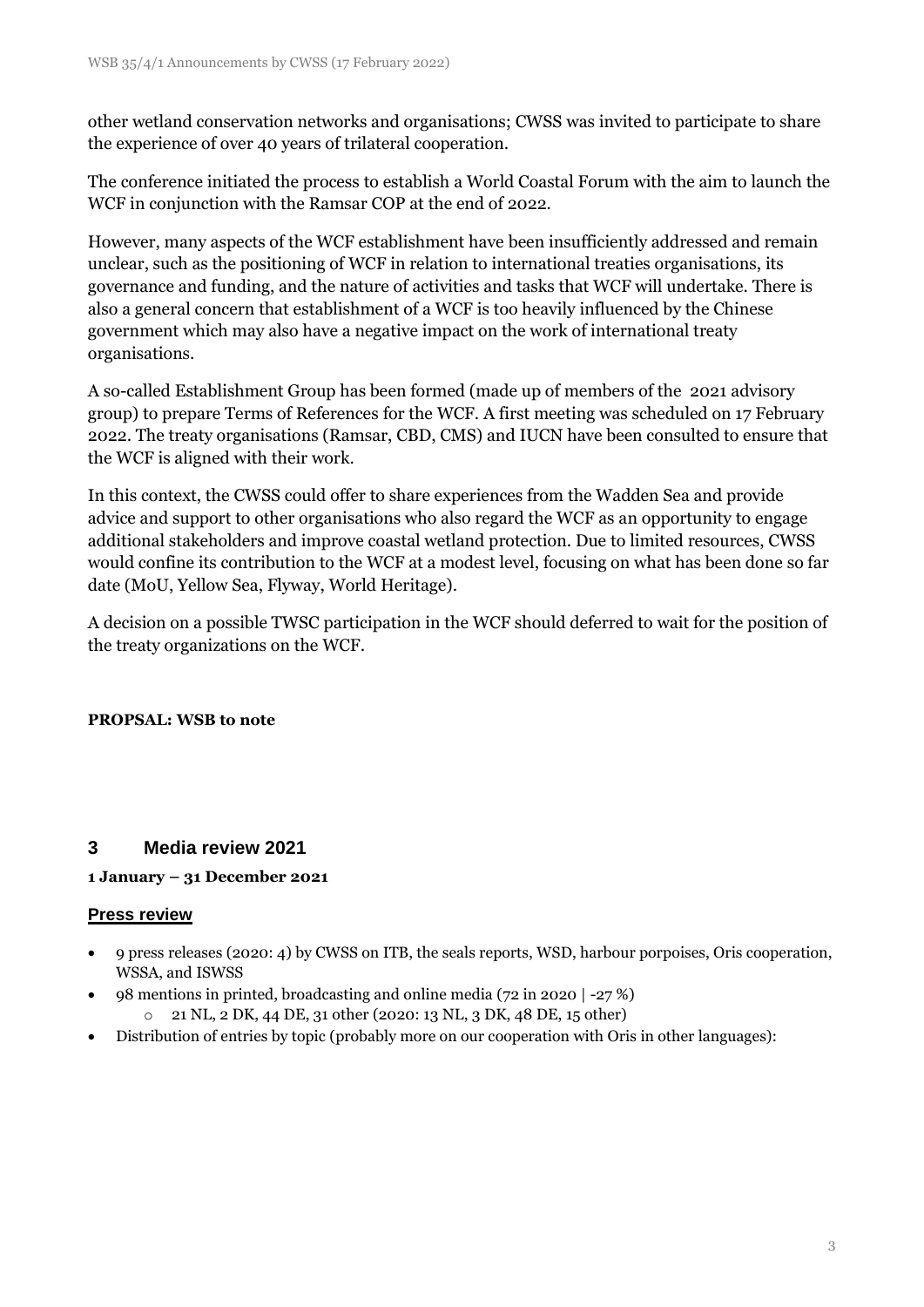

#### **Website review**

- 55 news items posted in 2021 (2020:52)
- 166,560 website visitors in 2021 (2020: 105,000), with record of 13,774 users on 30 June when Google did a doodle honouring the WSWH; 37% DE, 19% NL, 4,5% DK
- Most popular pages (in that order): Your visit, ISWSS15, CWSS, Netherlands, job offers, Wadden Sea Explorer, CMS, Seals, UNESCO status, TWSC, Birds
- QSR microsite attracted 17,686 users in 2021 (30% from DE and NL respectively, 5% from DK)
- Newsletter: increase of subscribers from 160 to 209 (compared to December 2020); excellent open-rate with an unchanged average of 56% and click-rate with an average of 26% (slight decrease of click-rate from 30% not usually with increase of subscribers).

#### **Social media review**

- Facebook:
	- o Increase of 120 followers from 2,600 to 2,720; 44% DE, 28% NL,  $5\%$  DK
	- o 57 posts (2020: 72) with a total of 48,537 post impressions (110,295 in 2020 due to viral WSWH video with 70,100 impressions alone)
	- o Collaboration with Oris: 7 posts with a total of 4,394 reactions through their account (reach not yet reported; compared to 1,463 reactions for our posts in all of 2021). We were tagged in some posts (technical issues) and some were our posts that Oris shared, which thus became the most successful of our posts.
- Instagram:
	- o Increase of 400 followers from 1,600 to 2,000; 24% DE, 20% NL 4.5% DK
	- $\circ$  108 posts (2020: 74 posts) with a total of 13,536 likes (2020: 9,788 likes; reactions on video were not significant on Instagram)
	- o 109 stories (24-hour posts) with 18,661 people reached
	- o Assistance of content research and management by volunteer from LKN.SH since October 2020 to July 2021
	- o Assistance of content research and management by volunteer from CWSS since August 2021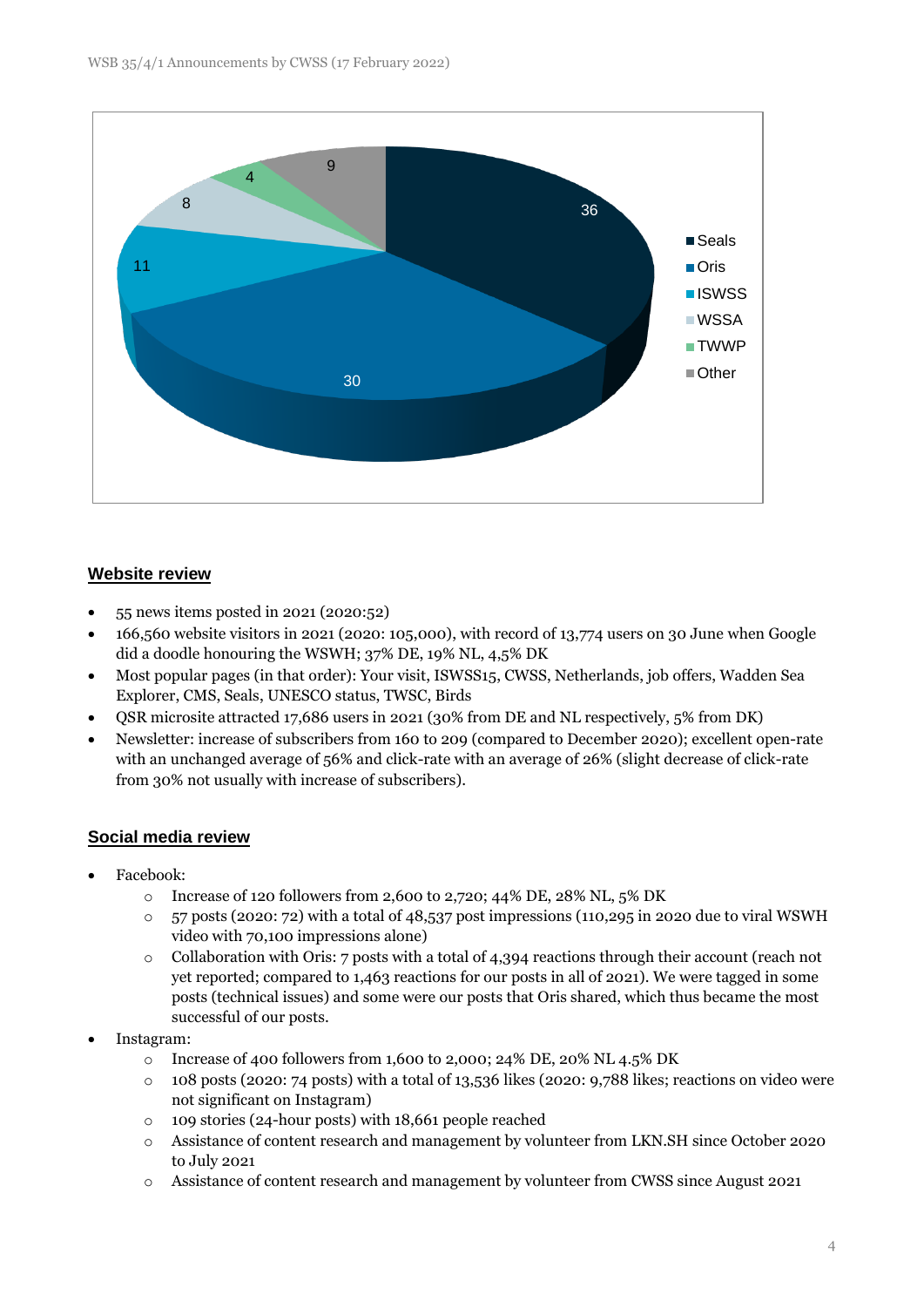o Collaboration with Oris: 12 posts with a total of 45,517 likes through their account (compared to 13,536 likes for our account in all of 2021). We were tagged in each post.

#### • Twitter:

- o Increase of 148 followers from 580 to 728 (2020: Increase of 119).
- o 122 tweets (2020: 39 tweets) (+16 tweets on Prowad Link Twitter page) with a total of 80,118 tweet impressions (2020: *101,084* thanks to WSWH video) (Prowad Link: 11,128 tweet impressions)
- o Special focus: Conference coverage (ISWSS, Flyway Youth Conference, Wadden Sea Day)
- o Best tweet: Retweet from Oris, closely followed by ISWSS poster and WSD tweet
- Due to the pandemic, the 4<sup>th</sup> Social media workshop was postponed to February 2022

#### **PROPSAL: WSB to note**